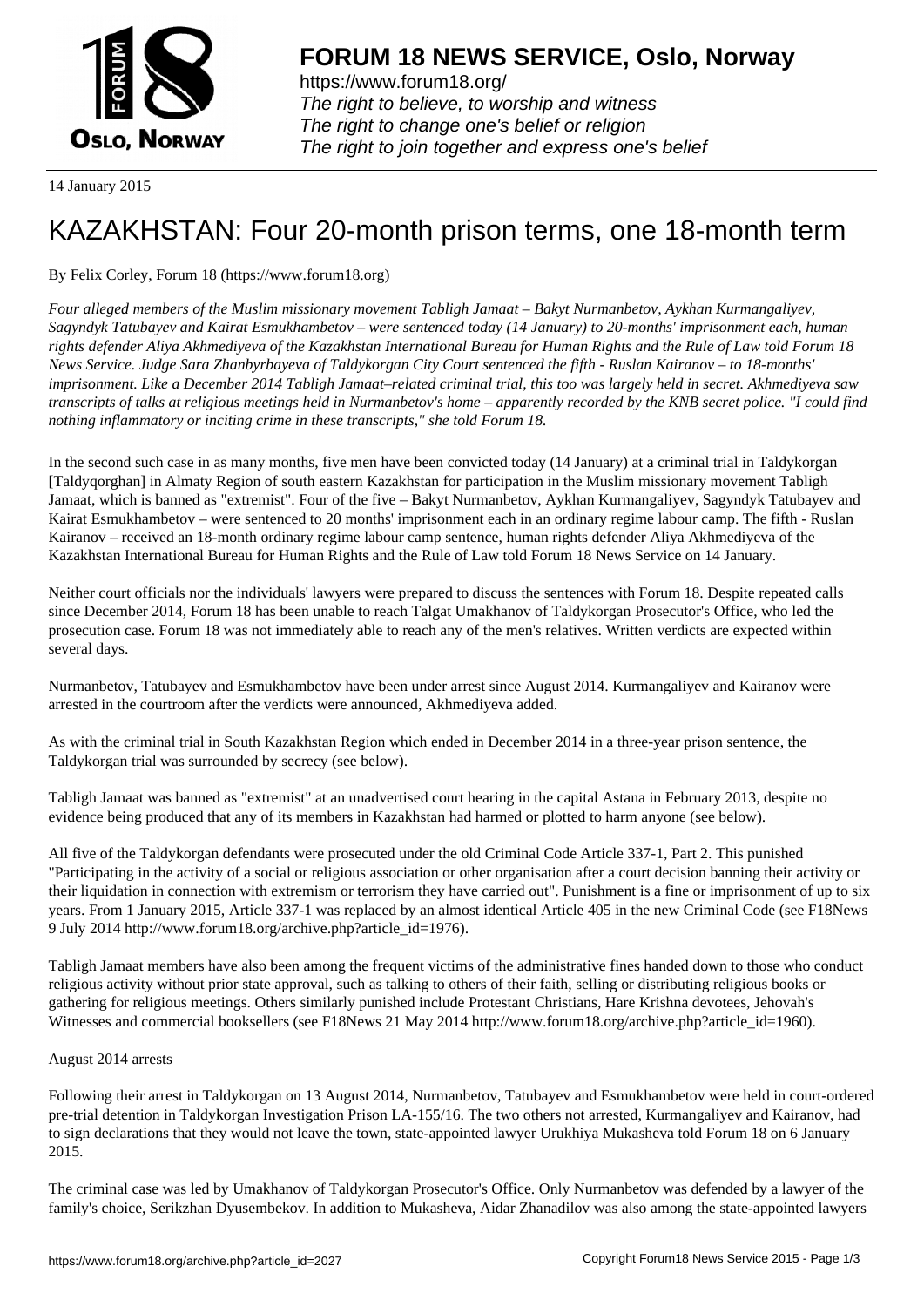Trial

The case against the five reached Taldykorgan City Court on 25 November 2014, and was assigned to Judge Sara Zhanbyrbayeva (see F18News 12 December 2014 http://www.forum18.org/archive.php?article\_id=2023).

The first hearing was held on 9 December, with subsequent hearings on 18, 24 and 29 December and 6 January 2015, according to court records. The verdict was due to have been announced at a hearing on the morning of 8 January, but was deferred until the afternoon of 14 January.

The five defendants insisted in court that they respected the law and were not planning to overthrow or subvert the state, Akhmediyeva told Forum 18. "I believe in God and pray," she cited one of the defendants as explaining to the court.

Akhmediyeva said she had seen transcripts of talks at religious meetings held in Nurmanbetov's home – apparently recorded by National Security Committee (KNB) secret police officers or agents. "I could find nothing inflammatory or inciting crime in these transcripts," she said. Prosecutors pointed to the defendants' visits to Bangladesh as proof of the men's membership in Tabligh Jamaat, even though – according to Akhmediyeva – no other proof of such membership appears to have been presented.

During the trial, Kairanov admitted that he was guilty and mistaken, and had "set himself on the path of correction", Akhmediyeva noted. "This is perhaps why he got the shorter sentence." She added that as the individuals had attended meetings at Nurmanbetov's home, prosecutors regarded him as the organiser.

Were hearings open or closed?

Judge Zhanbyrbayeva's assistant repeatedly refused to tell Forum 18 if the trial hearings were open or closed, or give much other information on the case. All he would do was confirm dates of the hearings as they happened.

Lawyer Mukasheva insisted to Forum 18 that the hearings have been open. However, Taldykorgan-based human rights defender Akhmediyeva tried to attend two of the December 2014 hearings, only to be denied admittance as the hearings were "closed", she told Forum 18. Judge Zhanbyrbayeva then told her by phone that the trial was closed. Akhmediyeva believes the Judge closed proceedings partly to prevent the men's relatives from attending.

Akhmediyeva went to the Chair of the Court, Zhasamurat Sagymbekov, on 9 January to find out if and why the trial was closed. He insisted it was open and summoned Judge Zhanbyrbayeva to tell her to ensure open access – including by relatives – to the remainder of the trial. Relatives and Akhmediyeva were able to attend the final hearings on 14 January.

### Tabligh Jamaat banned

In February 2013, without prior public announcement, Astana's Saryarka District Court granted Astana City Prosecutor's Office suit to have Tabligh Jamaat banned throughout Kazakhstan as "extremist". The prosecutor claimed – without making any evidence public – that the group's "real aim" was the seizure of territory and creation on it of a caliphate, "including in Kazakhstan", which "presumes a violent change to the constitutional order". The ban was backed in court by the KNB secret police and the Interior Ministry. The government's then Agency of Religious Affairs was happy to leave the decision to the Court.

Local resident Erbolat Omarbekov tried to challenge the court-ordered ban, regarding it as "illegal". However, on 8 April, Saryarka District Court refused to add him as a party to the case to allow him to challenge the ban. In May 2013 Astana City Court upheld this decision. The Judge argued that Omarbekov had no standing to challenge the decision as he had not been a party to the February 2013 case (see F18News 12 December 2014 http://www.forum18.org/archive.php?article\_id=2023).

No way seems to exist for anyone or any organisation – apart from the state agencies which were party to the original case – to legally challenge the ban.

#### Other criminal cases

Alleged Tabligh Jamaat member Mamurzhan Turashov, a 41-year-old father of five, was given a three-year prison term on 2 December 2014 in South Kazakhstan Region. He was punished under the old Criminal Code Article 337-1, Part 1, which banned the creation or leadership of a banned group. Neither the court, the prosecutor, the Judicial Expertise Institute which conducted "expert analyses" of religious books seized from him, nor even his defence lawyer were willing to make public the verdict or the "expert analyses". All were also unwilling to tell Forum 18 what Turashov had done wrong, apart from Tabligh Jamaat membership (see F18News 12 December 2014 http://www.forum18.org/archive.php?article\_id=2023).

Police announced through the local media on 26 November 2014 that 20 suspected Tabligh Jamaat adherents had been detained in